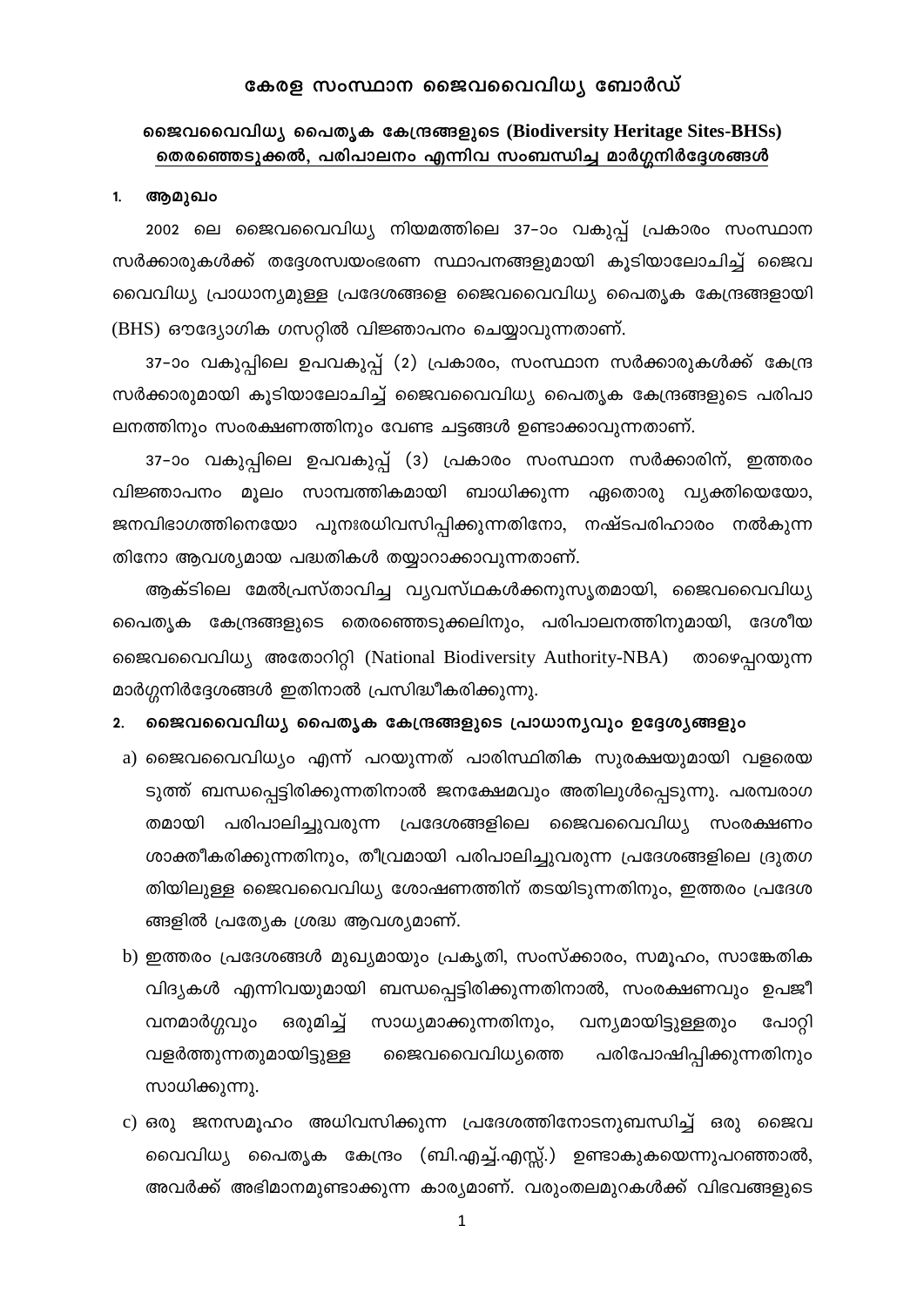ലഭ്യത ഉറപ്പുവരുത്തുന്നത് കൂടാതെ, സമൂഹത്തിന്റെ ഇത്തരം സൽപ്രവൃത്തികൾ രാജ്യത്തിനാകമാനം മാതൃകയാകുന്നതാണ്. പൊതുവെ കാവുകൾ പോലുള്ള പ്രദേശങ്ങളെ പ്രത്യേകിച്ചും, പശ്ചിമഘട്ടത്തിൽ നിലനിൽക്കുന്നവയെ നേരിട്ട് ബി.എച്ച്.എസ്സ്. ആയി വിജ്ഞാപനം ചെയ്യാവുന്നതാണ്.

- d) സംരക്ഷണത്തിന്റെ നൈതികതയെക്കുറിച്ച് എല്ലാവിഭാഗം ജനങ്ങളിലും അവ ബോധം ഉണ്ടാക്കേണ്ടത് ആവശ്യമാണ്. സമൂഹത്തിൽ ഇത്തരം മൂല്യങ്ങൾ ഉറപ്പു വരുത്തുന്നതിന് ബി.എച്ച്.എസ്സ്. രൂപീകരണത്തിലൂടെ സാധിക്കുന്നതാണ്. അതി ലൂടെ പ്രകൃതിവിഭവങ്ങളിന്മേലുള്ള അമിതചൂഷണവും, പാരിസ്ഥിതിക ശോഷ ണവും ഇല്ലാതാക്കുന്നതിന് സാധിക്കും.
- e) ബി.എച്ച്.എസ്സ്. രൂപീകരണത്തിലൂടെ പ്രാദേശിക സമൂഹത്തിൽ (ഓരോ വ്യക്തിയും സ്വമേധയാ കൈക്കൊള്ളുന്ന നിയന്ത്രണങ്ങളല്ലാതെ) നിലവിലെ പ്രവർത്തനങ്ങൾക്കോ ആചാരങ്ങൾക്കോ യാതൊരുവിധ നിയന്ത്രണവും ഉണ്ടാ കുന്നതല്ല.

#### നിർവ്വചനം  $3.$

കര, ഉൾനാടൻ ജലാശയങ്ങൾ, തീരപ്രദേശം, സമുദ്രം തുടങ്ങിയ ജൈവവൈവിധ്യ ത്താൽ സമ്പന്നമായ അനന്യമായിട്ടുള്ള പരിസ്ഥിതി ലോല ആവാസവ്യവസ്ഥകളാണ് ''ജൈവവൈവിധ്യ പൈതൃക കേന്ദ്രങ്ങൾ (BHS)''. വന്യമായിട്ടുള്ളതും, പോറ്റിവ ളർത്തുന്നതുമായിട്ടുള്ള ജൈവജാതിയിനങ്ങൾ, തനതു ജൈവജാതിയിനങ്ങൾ (സ്ഥാനീയങ്ങൾ), മുഖ്യ ജൈവജാതിയിനങ്ങൾ (Keystone species), അപൂർവ്വവും വംശനാശഭീഷണി നേരിടുന്നതുമായിട്ടുള്ള ജൈവജാതിയിനങ്ങളുടെ സാന്നിധ്യം, പരിണാമ പ്രാധാന്യമുള്ളവ, വിളകളുടെയും/ വളർത്തുമൃഗങ്ങളുടെയും വന്യബന്ധു ക്കൾ, ഭൂതകാലത്തിലെ ജൈവാവശിഷ്ടങ്ങളടങ്ങിയ ഫോസിൽ തട്ടുകൾ, സാംസ്ക്കാ രിക വൈവിധ്യ പ്രാധാന്യമുള്ള പ്രദേശങ്ങൾ തുടങ്ങിയവ ഇതിലുൾപ്പെടും.

### ബി.എച്ച്.എസ്സ്.–തെരഞ്ഞെടുക്കലിനുള്ള മാനദണ്ഡങ്ങൾ 4.

താഴെപ്പറയുന്ന സവിശേഷതകളുള്ള പ്രദേശങ്ങളെ ബി.എച്ച്.എസ്സ്. ആക്കുന്നതിന് പരിഗണിക്കാവുന്നതാണ്.

- a) വൈവിധ്യമാർന്ന ജീവജാലങ്ങളുൾപ്പെട്ട പ്രകൃത്യാലുള്ളതോ, മനുഷ്യ നിർമ്മി തമോ ആയിട്ടുള്ള വാസസ്ഥലങ്ങൾ.
- b) കാർഷികവൃത്തി തുടർന്നുവരുന്ന കാർഷിക ആവാസകേന്ദ്രങ്ങൾ, വളർത്തു ജീവജാല വൈവിധ്യമുള്ള പ്രദേശങ്ങൾ.
- c) ജൈവവൈവിധൃത്താലും സാംസ്ക്കാരികപരമായും പ്രാധാനൃമുള്ള കാവുകൾ/ വൃക്ഷങ്ങൾ പോലുള്ള ജൈവവൈവിധ്യ സംരക്ഷണ കേന്ദ്രങ്ങൾ, തദ്ദേശീയ സമൂഹങ്ങൾ സംരക്ഷിച്ചുവരുന്ന പ്രദേശങ്ങൾ.

 $\overline{2}$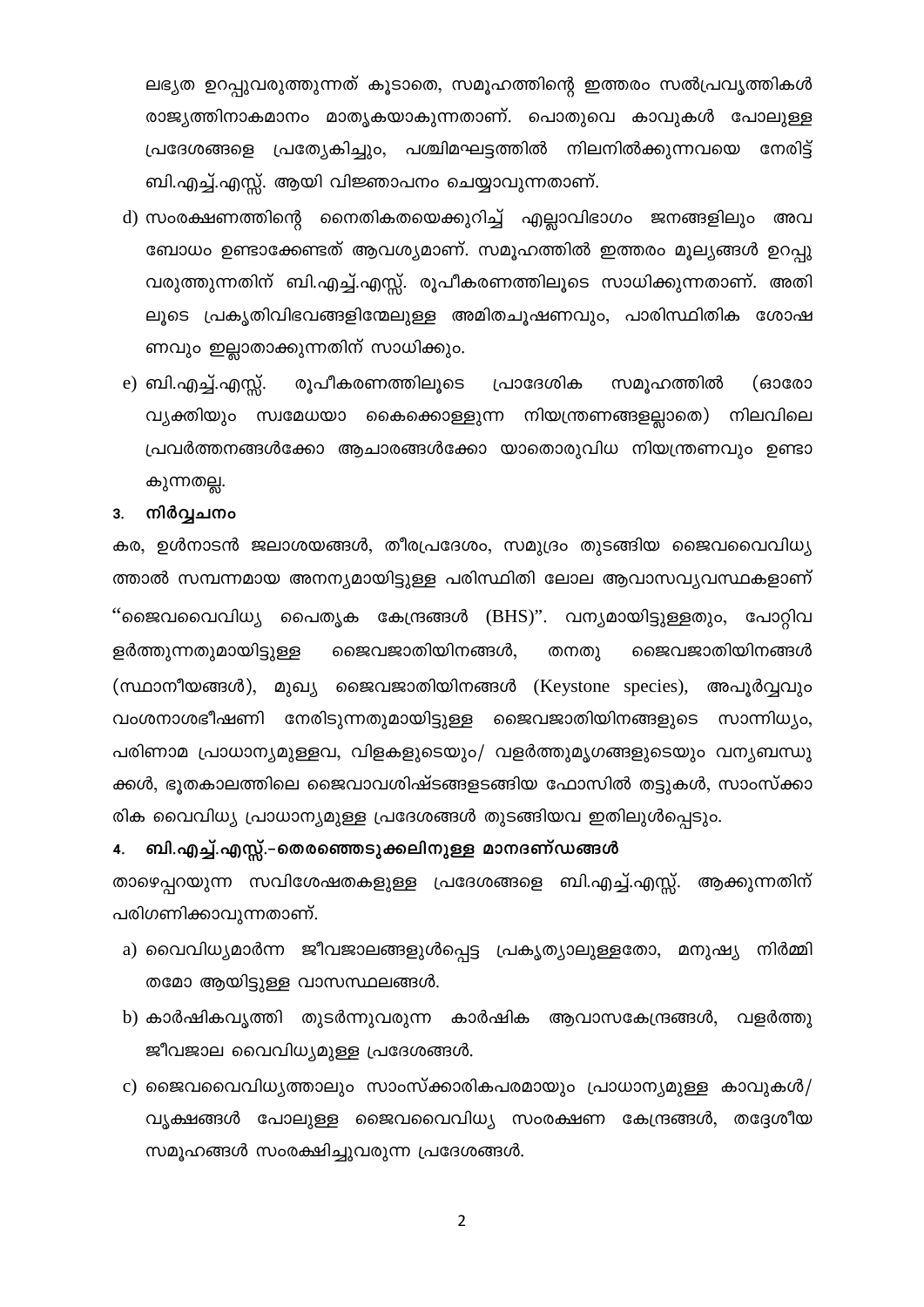- d) സ്ഥാനീയങ്ങളും, വംശനാശഭീഷണി നേരിടുന്നതുമായിട്ടുള്ള സസ്യ–ജന്തുജാല ങ്ങളുടെ അഭയാരണ്യങ്ങൾ, ഇടനാഴികൾ, സാമൂഹിക സംരക്ഷിത കേന്ദ്രങ്ങൾ, നഗര ജൈവവൈവിധ്യ കേന്ദ്രങ്ങൾ, തണ്ണീർത്തടങ്ങൾ.
- e) മേൽ പ്രസ്താവിച്ച വിഭാഗങ്ങളിലുള്ള സർക്കാരിന്റേതോ, സ്വകാര്യ ഉടമസ്ഥതയി ലുള്ളതോ ആയ സ്ഥലങ്ങൾ.
- f) 1972 ലെ വന്യജീവി സംരക്ഷണ നിയമ ഭേദഗതി പ്രകാരം സംരക്ഷിത മേഖലയിൽ ഉൾപ്പെട്ടിട്ടില്ലാത്ത പ്രദേശങ്ങൾ.
- g) ആഹാരത്തിനും, പ്രത്യുൽപ്പാദനത്തിനുമായി ദേശാടന ജീവികൾക്ക് വാസസ്ഥല മായി വർത്തിക്കുന്ന കര/തണ്ണീർത്തട പ്രദേശങ്ങൾ.
- h) വനം വകുപ്പിന്റെ ഗവേഷണ വിഭാഗം സംരക്ഷിത പ്രദേശമായി നിലനിർത്തി വരുന്ന പ്രദേശങ്ങൾ.
- i) ഔഷധസസ്യ സംരക്ഷണ പ്രദേശങ്ങൾ.

#### ജൈവവൈവിധ്യ പൈതൃക കേന്ദ്രങ്ങളുടെ കണ്ടെത്തലും പ്രഖ്യാപനവും 5.

ബി.എച്ച്.എസ്സ്. ആയി പ്രഖ്യാപിക്കുന്നതിനുള്ള നിർദ്ദേശങ്ങൾ സംസ്ഥാന ജൈവവൈ വിധ്യ ബോർഡുകൾക്ക് ബി.എം.സി.കൾ (ജൈവവൈവിധ്യ പരിപാലന സമിതികൾ) മുഖേനയോ, ഗ്രാമസഭകൾ, പഞ്ചായത്തുകൾ, നഗരസഭകൾ, വന സംരക്ഷണ സമിതി കൾ, ആദിവാസി കൗൺസിലുകൾ തുടങ്ങിയവ വഴിയോ ക്ഷണിക്കാവുന്നതാണ്. നിർദ്ദിഷ്ട ജൈവവൈവിധ്യ പൈതൃക കേന്ദ്രത്തെപ്പറ്റിയുള്ള വിവരങ്ങൾ വ്യവസ്ഥക ളുൾപ്പെടെ ഗ്രാമവാസികൾ, സന്നദ്ധസംഘടനകൾ, കർഷക/മത്സ്യബന്ധന/ആദി വാസി സംഘടനകൾ, നഗരസംഘടനകൾ, ഗവേഷണ സ്ഥാപനങ്ങൾ, സർക്കാർ ഏജൻസികൾ, മറ്റ് സംഘടനകൾ, തുടങ്ങിയവർക്ക് പ്രാദേശിക മാർഗ്ഗങ്ങളിലൂടെ എത്തിക്കുന്നതിനുള്ള നടപടികൾ സംസ്ഥാന ജൈവവൈവിധ്യ ബോർഡുകൾ കൈക്കൊള്ളേണ്ടതാണ്. പ്രാദേശിക ദിനപ്പത്രങ്ങളിലൂടെയും, റേഡിയോയിലൂടെയും, യോഗങ്ങൾ വിളിച്ചുകൂട്ടിയും, ബന്ധപ്പെട്ട വകുപ്പുകളുമായി കത്തുകളിലൂടെയും, തദ്ദേശ സ്വയംഭരണ സ്ഥാപനങ്ങളിലൂടെയും ഇവ നടപ്പിലാക്കാവുന്നതാണ്. കൂടാതെ താഴെപ്പറയുന്ന രീതികളും അവലംബിക്കാവുന്നതാണ്.

- a) സന്നദ്ധസംഘടനകൾ, പഞ്ചായത്തീരാജ് സ്ഥാപനങ്ങൾ, ബി.എം.സി.കൾ, പരി സ്ഥിതി വികസന പ്രവർത്തനങ്ങൾക്കായി സ്വമേധയായും, പാരിസ്ഥിതിക പദ്ധതി കൾക്ക് കീഴിലും പ്രവർത്തിച്ചു വരുന്ന സ്ഥാപനങ്ങൾ തുടങ്ങിയ സ്ഥാപന ങ്ങൾക്ക് ബി.എച്ച്.എസ്സ്. പ്രഖ്യാപനത്തിനായി നിർദ്ദേശിക്കുന്നതിന് മുൻകൈയ്യെ ടുക്കാവുന്നതാണ്.
- b) സംസ്ഥാന ജൈവവൈവിധ്യ ബോർഡുകൾക്ക് നിർദ്ദേശങ്ങൾ ക്രോഡീകരിച്ച് ബി.എച്ച്.എസ്സ്. ആയി പരിഗണിക്കാവുന്ന പ്രദേശങ്ങളുടെ പട്ടിക തയ്യാറാക്കി

 $\mathsf 3$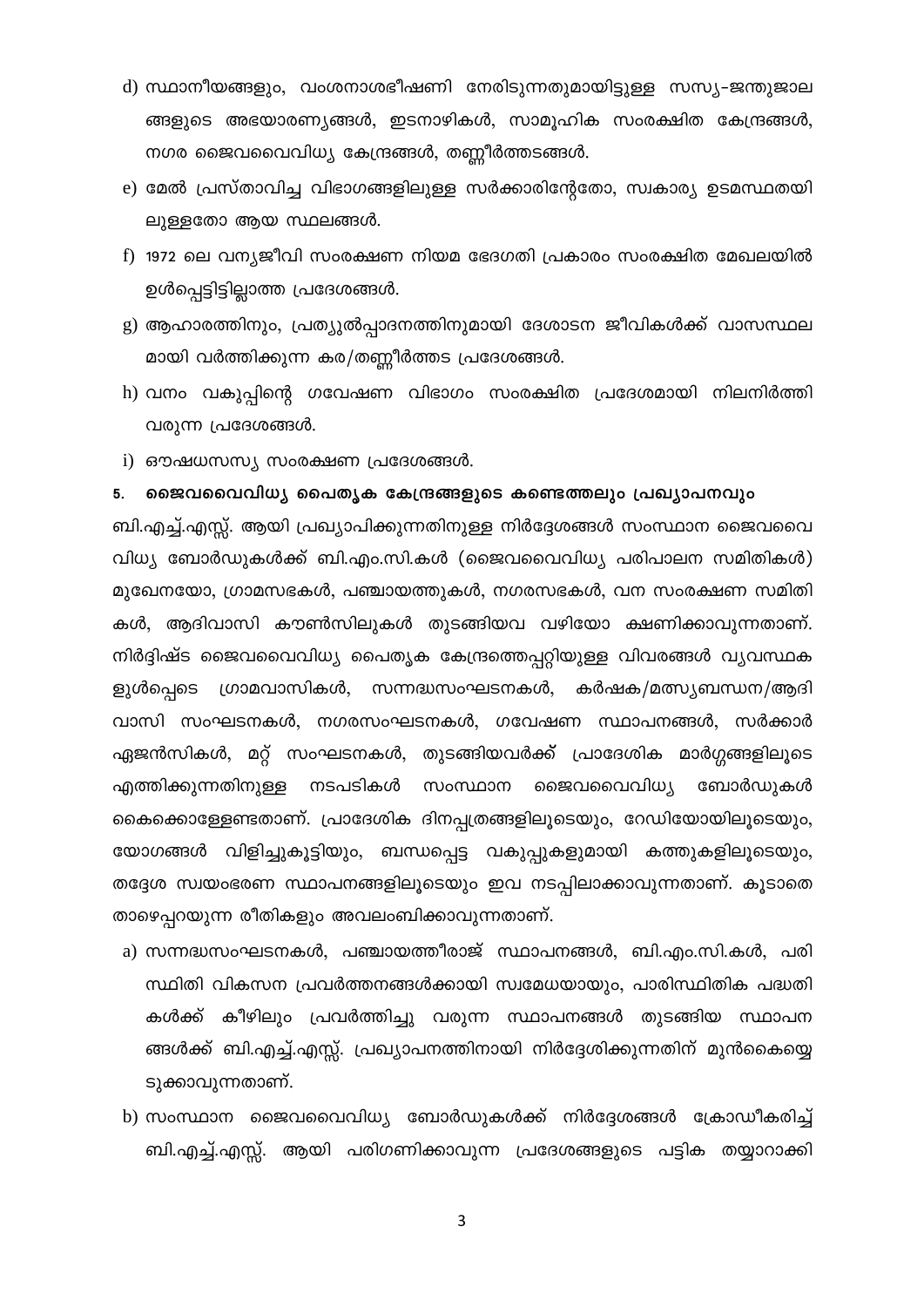ക്കൊണ്ടിരിക്കുമ്പോൾ തന്നെ ബി.എച്ച്.എസ്സ്. ആക്കുന്നതിനുള്ള അപേക്ഷകളും നിർദ്ദേശങ്ങളും ഓരോന്നായി പരിഗണിക്കാവുന്നതാണ്.

- c) തദ്ദേശസ്ഥപനങ്ങൾ, ഗ്രാമസഭകൾ, നഗരസഭ സമിതികൾ, മറ്റ് പ്രാദേശിക സ്ഥാപ നങ്ങൾ എന്നിവരുമായി പൊതുചർച്ച സംഘടിപ്പിക്കണം. ചർച്ചയിൽ പ്രദേശത്തെ എല്ലാ വിഭാഗം ജനങ്ങളെയും ഉൾക്കൊള്ളിക്കുവാൻ ശ്രമിക്കണം.
- d) ഗ്രാമസഭകളുടെ/നഗരസഭകളുടെ അംഗീകാരം ലഭിച്ചാൽ സംസ്ഥാന ജൈവവൈ വിധ്യ ബോർഡിന് ബി.എച്ച്.എസ്സിന്റെ അതിരുകൾ നിർണ്ണയിച്ചുകൊണ്ട് പ്രാഥമിക വിജ്ഞാപനമിറക്കുന്നതിനുള്ള നടപടികളുമായി മുന്നോട്ടു പോകാവുന്നതാണ്. അതിലേക്കായി ചില പ്രാഥമിക സർവ്വേകളും, മാപ്പിംഗും, ബി.എച്ച്.എസ്സ്. പരിപാ ലനത്തിനായി എന്തെങ്കിലും നിയന്ത്രണങ്ങൾ ആവശ്യമെങ്കിൽ അതും നടത്തേണ്ട താണ്. ഇക്കാര്യം പ്രാദേശിക മാധ്യമങ്ങളിലൂടെ പ്രസിദ്ധീകരിച്ച് തൽപ്പരകക്ഷിക ളിൽ നിന്നും അഭിപ്രായം എടുക്കേണ്ടതാണ്. പ്രത്യേകിച്ചും നിർദ്ദിഷ്ട ഭൂമിയി ന്മേൽ വ്യക്തികൾക്കോ, സമൂഹങ്ങൾക്കോ ഉടമസ്ഥാവകാശം ഉണ്ടെങ്കിൽ.
- e) നിർദ്ദേശങ്ങളുടെയും എതിർപ്പുകളുടെയും അടിസ്ഥാനത്തിൽ തദ്ദേശസ്ഥാപനങ്ങ ളുമായി കൂടിയാലോചിച്ച് ബി.എം.സി./ പ്രാദേശിക സ്ഥാപനങ്ങൾ/ സംസ്ഥാന ജൈവവൈവിധ്യ ബോർഡ് എന്നിവരെ ഉൾപ്പെടുത്തി ഒരു സമിതി രൂപീകരിച്ച്, ബി.എച്ച്.എസ്സിനെക്കുറിച്ച് വ്യക്തമായ ധാരണയുണ്ടാക്കുന്നതിനാവശ്യമായ പഠന ങ്ങൾ നടത്തേണ്ടതാണ്. പ്രസ്തുത സമിതിയിൽ അംഗങ്ങൾ 12 പേരിൽ കൂടാൻ പാടില്ലാത്തതും സമിതിയെ നയിക്കുന്നതിന് തദ്ദേശീയരിൽ നിന്നും ഒരു അംഗ ത്തെയും ഉൾപ്പെടുത്തേണ്ടതാണ്.
	- i. ബന്ധപ്പെട്ട തദ്ദേശ സ്വയംഭരണ സ്ഥാപനം നിർദ്ദേശിക്കുന്ന എല്ലാ സാമൂഹിക -സാമ്പത്തിക വിഭാഗങ്ങളെയും പ്രതിനിധീകരിക്കുന്ന അറിവുള്ളവരും പരിച യസമ്പന്നരുമായ സ്ത്രീകളും പുരുഷന്മാരും.
	- ii. പരിസ്ഥിതി/സംരക്ഷണ രംഗത്ത് പ്രവർത്തിക്കുന്ന ഒന്നോ രണ്ടോ സന്നദ്ധസം ഘടനകൾ/സ്ഥാപനങ്ങൾ (ബ.എച്ച്.എസ്സി.ലെ സസ്യ–ജന്തുജാലങ്ങളെക്കുറിച്ച് ധാരണയുള്ള ജീവശാസ്ത്രജ്ഞന്മാർ ഉൾപ്പെടെ).
	- iii. സാമൂഹിക പ്രശ്നങ്ങളുമായി (ലിംഗം, ഉപജീവനമാർഗ്ഗം തുടങ്ങിയവ) ബന്ധ പ്പെട്ട് പ്രവർത്തിക്കുന്ന ഒന്നോ, അതിലധികമോ സന്നദ്ധസംഘടനകൾ/സ്ഥാപ നങ്ങൾ.
	- iv. കൃഷിയിൽ ശ്രദ്ധ കേന്ദ്രീകരിച്ചിട്ടുള്ള ഒന്നോ, അതിലധികമോ സന്നദ്ധസംഘട നകൾ/സ്ഥാപനങ്ങൾ.
	- v. കൃഷി, വനം, മറ്റു ബന്ധപ്പെട്ട വകുപ്പുകളിലെ ഗവേഷണ വിഭാഗം.
	- vi. പ്രദേശത്തിനടുത്തുള്ള കോളേജ്/യൂണിവേഴ്സിറ്റിയിലെ സസ്യ–ജന്തുശാസ്ത്ര വിഭാഗങ്ങളിൽ നിന്നുള്ള പ്രതിനിധികൾ.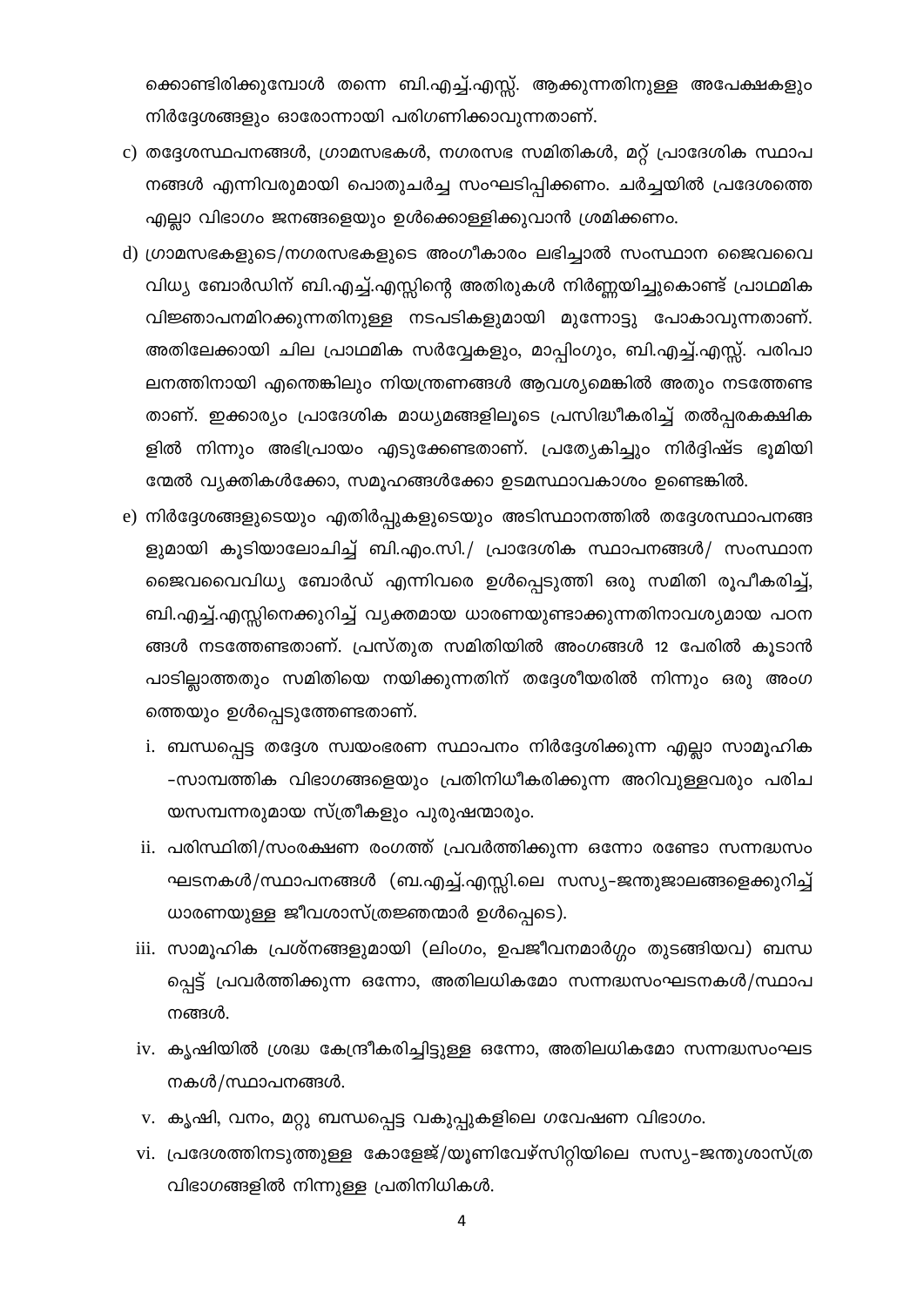- f) മേൽപ്പറഞ്ഞ സമിതി ബന്ധപ്പെട്ട സമൂഹവുമായി കൂടിയാലോചിച്ച് തൊഴിൽ, ലിംഗ-സാമൂഹിക വേർതിരിവില്ലാതെ, ഒരു പഠനം നടത്തുന്നു (മൂന്നു മുതൽ ആറുമാസ കാലയളവിൽ). ഇത്തരം കൂടിയാലോചനകളിൽ വനത്തിൽ വസിക്കു ന്നവർ, കർഷകർ, തീരദേശ വാസികൾ, നാടോടി സമൂഹങ്ങൾ, മറ്റ് തൊഴിൽ മേഖലയിൽ ഉൾപ്പെടുന്നവർ എന്നിവരെ കൃത്യമായും ഉൾപ്പെടുത്തണം. പ്രദേ ശത്ത് തയ്യാറാക്കിയിട്ടുള്ള ജനകീയ ജൈവവൈവിധ്യ രജിസ്റ്റർ (PBR), മാപ്പിംഗ് സംവിധാനങ്ങൾ, മറ്റ് അനുയോജ്യ സാമഗ്രികൾ തുടങ്ങിയവ പഠനത്തിന് വിനി യോഗിക്കേണ്ടതാണ്. പഠനത്തിന് സഹായകമാകുന്ന വിധത്തിൽ സംസ്ഥാനത്തെ എല്ലാ വകുപ്പുകളും ബന്ധപ്പെട്ട വിവരങ്ങളും, മാപ്പുകളും, മറ്റ് രേഖകളും നൽകി ഈ ഉദ്യമത്തോട് സഹകരിക്കേണ്ടതാണ്. താഴെപ്പറയുന്നവ പഠനത്തിൽ ഉൾപ്പെടു ത്താവുന്നതാണ്.
	- i. കര/തണ്ണീർത്തടത്തിന്റെ ചരിത്രം, ഉടമസ്ഥാവകാശം, പൊതുമുതൽ ഉൾപ്പെടെ(Common Property Resources- CPRs), ഭരണപരമായ നിയന്ത്രണം, ഭൂവി നിയോഗം.
	- ii. സ്ഥല ഉടമസ്ഥാവകാശത്തിന്റെ നിലവിലെ സ്ഥിതി, പൊതുമുതലിന്മേലുള്ള കൈവശാവകാശങ്ങൾ/ പാട്ടവ്യവസ്ഥകൾ, കര/വന പ്രദേശങ്ങളിന്മേലുള്ള തർക്കങ്ങൾ, എന്തെങ്കിലും ഉണ്ടെങ്കിൽ, ഭൂവിനിയോഗ രീതികൾ (ജൈവവൈ ജീവനോപാധികൾ ഉൾപ്പെടെ), നിയമപരവും ഭരണപരവുമായ നിയ വിധ്യ ന്ത്രണങ്ങൾ, അവകാശങ്ങൾ, ഉത്തരവാദിത്തങ്ങൾ.
	- iii. സാമൂഹിക ഘടന, സ്വഭാവം, വിഭവങ്ങളിന്മേലുള്ള സാമൂഹികവും സാമ്പത്തി കവും ലിംഗപരവുമായിട്ടുള്ള ആശ്രയത്വം, സാമൂഹിക-സാമ്പത്തിക, ജന സംഖ്യ വിവരണം.
	- iv. നിലവിലെ സ്ഥാപനങ്ങൾ, അവയുടെ സവിശേഷതകൾ, പ്രകൃതി വിഭവങ്ങളെ നിയന്ത്രിക്കുന്ന ചട്ടങ്ങൾ, തീരുമാനമെടുക്കുന്നതിൽ സ്ത്രീകളുൾപ്പെടെയുള്ള പാർശ്വവൽക്കരിക്കപ്പെട്ട വിഭാഗങ്ങളുടെ പങ്കാളിത്തം.
	- v. പ്രദേശത്തിന്റെ പാരിസ്ഥിതിക ഘടന, വന്യജീവികളുടെയും കാർഷിക വൈവിധ്യത്തിന്റെയും കൃത്യമായ മൂല്യം, ജൈവവൈവിധ്യം നേരിടുന്ന ഭീഷ ണികളും, സമ്മർദ്ദങ്ങളും, എന്തെങ്കിലും ഉണ്ടെങ്കിൽ.
	- vi. പ്രദേശം വന്യജീവികൾ ഇടനാഴിയോ, ഇടത്താവളമായോ, മറ്റേതെങ്കിലും തര ത്തിലോ ഉപയോഗിക്കുന്നുണ്ടോ എന്നുള്ളത് സംബന്ധിച്ച്.
- vii. ജൈവവൈവിധ്യത്തെ ബാധിക്കുന്ന സമൂഹത്തിൽ പിന്തുടരുന്ന(കൃഷിപരമായ തുൾപ്പെടെ) ആചാരനുഷ്ഠാനങ്ങൾ (നല്ലതും, മോശമായതും).
- viii. പ്രദേശത്ത് ജീവനോപാധിക്കുള്ള സാധ്യതകൾ(വിഭവ ഉപയോഗം, സാമൂഹിക ഇക്കോടൂറിസം, തുടങ്ങിയവ ഉൾപ്പെടെ)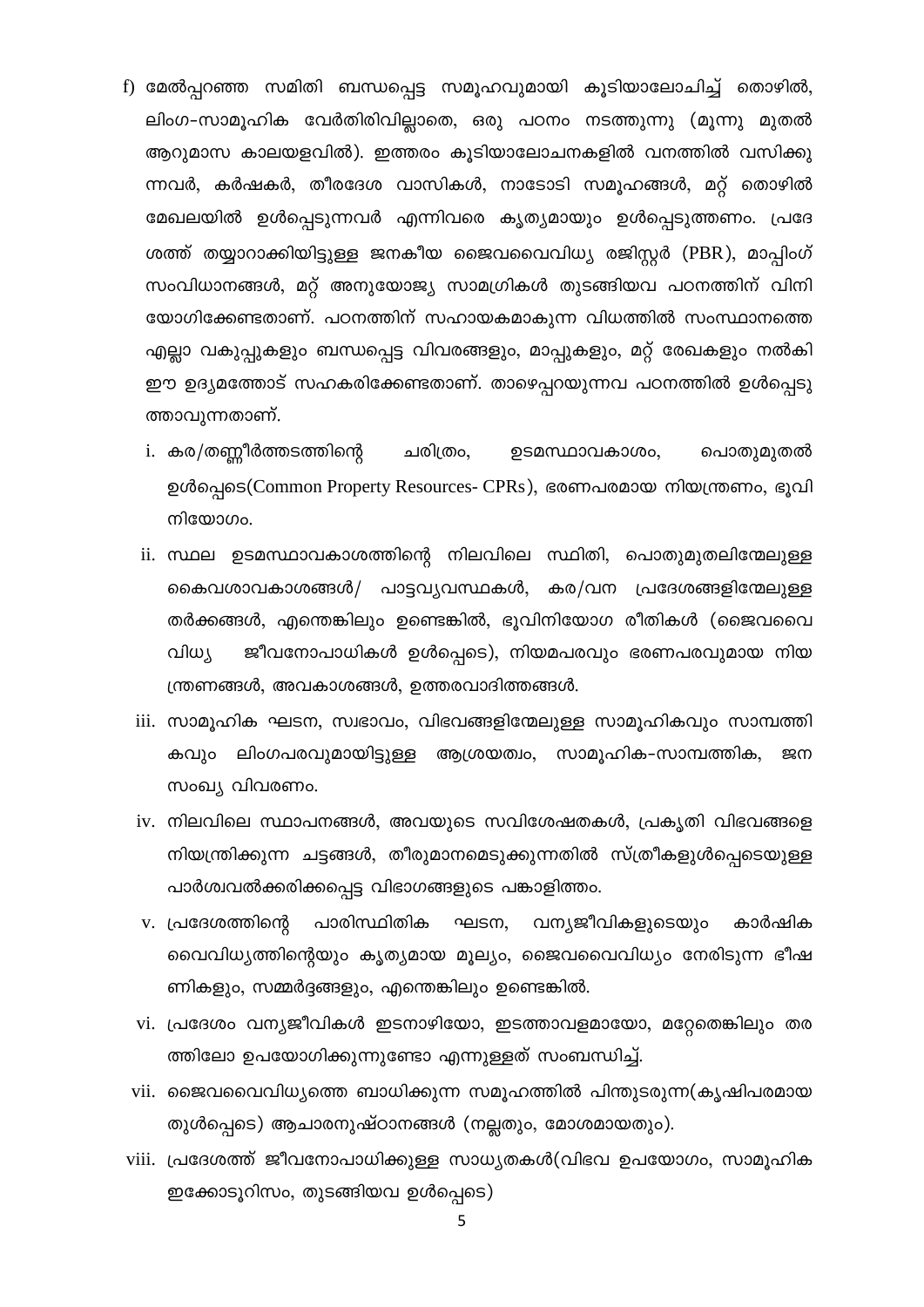- ix. ജനങ്ങൾക്ക് ജൈവവൈവിധ്യത്തിന്മേലുള്ള നിയന്ത്രണങ്ങൾ മൂലമുള്ള പരി ണതഫലങ്ങൾ, എന്തെങ്കിലും ഉണ്ടെങ്കിൽ.
- g) സമിതിയുടെ പഠനറിപ്പോർട്ട് ബി.എം.സി.യ്ക്കോ, ബി.എം.സി. ഇല്ലാത്ത പക്ഷം സ്വയംഭരണ സ്ഥാപനവുമായി ബന്ധമുള്ള പ്രാദേശിക തദ്ദേശ സ്ഥാപന ങ്ങൾക്കോ സമർപ്പിക്കുന്നു. റിപ്പോർട്ട് സംസ്ഥാന ജൈവവൈവിധ്യ ബോർഡിന് സമർപ്പിക്കുന്നതിന് മുൻപ് സമിതിയുടെ കണ്ടെത്തലുകൾ (പ്രാദേശിക ഭാഷയി ന്മേലുള്ളത്) ബി.എച്ച്.എസ്സ്. പ്രഖ്യാപനത്തിനുള്ള രൂപരേഖ സഹിതം ബന്ധപ്പെട്ട സമൂഹത്തിലും തൽപ്പരകക്ഷികൾക്കിടയിലും പ്രചരിക്കുന്നു.
- h) ബി.എച്ച്.എസ്സ്. സർവ്വേ ഗ്രൂപ്പ്/ബി.എം.സി. സമർപ്പിച്ച രേഖകൾ സംസ്ഥാന ജൈവവൈവിധ്യ ബോർഡ് വിശകലനം ചെയ്യേണ്ടതാണ്. ബന്ധപ്പെട്ട സമൂഹ ത്തിന്റെ അഭിപ്രായങ്ങൾ ഉണ്ടെങ്കിൽ അവ ഉൾപ്പെടെ.
- i) നിർദ്ദിഷ്ട സ്ഥലത്ത് എല്ലാ തൽപ്പരകക്ഷികളെയും വിളിച്ചുകൂട്ടി അവസാന തീരു മാനം സംസ്ഥാന ജൈവവൈവിധ്യ ബോർഡ് കൈക്കൊള്ളുന്നതാണ്.
- j) മാധ്യമങ്ങളിലൂടെ പ്രത്യേകിച്ചും, പ്രാദേശിക ഭാഷയിൽ നല്ലരീതിയിൽ പ്രചാരണം നൽകിക്കൊണ്ട് കരടു വിജ്ഞാപനവും, ബി.എച്ച്.എസ്സി.ന്റെ പ്രഖ്യാപനം പുറപ്പെ ടുവിക്കലും സംസ്ഥാനതലത്തിൽ നടത്തേണ്ടതാണ്.
- k) ബി.എച്ച്.എസ്സിന്റെ കരടു വിജ്ഞാപനമിറക്കി 30 ദിവസത്തിനുശേഷം, ബി.എം. സിയോ, ബി.എം.സി.യുടെ അസാന്നിധ്യത്തിൽ തദ്ദേശ സ്വയംഭരണ സ്ഥാപനവു മായി ബന്ധമുള്ള മറ്റുസ്ഥാപനങ്ങളോ, തദ്ദേശ സ്ഥാപനങ്ങളുമായിച്ചേർന്ന് ഒരു പൊതു അദാലത്ത് നടത്തേണ്ടതാണ്. അതിൽ ബി.എച്ച്.എസ്സിനെ സംബന്ധി ക്കുന്ന എല്ലാ വിവരങ്ങളും വയ്ക്കേണ്ടതും, പൊതുജനങ്ങളിൽ നിന്നുള്ള അഭി പ്രായങ്ങൾ റെക്കോർഡ് ചെയ്യേണ്ടതും, ബി.എച്ച്.എസ്സ്. പ്രഖ്യാപനവുമായി ബന്ധപ്പെട്ട പരിണതഫലങ്ങളെക്കുറിച്ചുള്ള ആശങ്കകൾ എന്തെങ്കിലുമുണ്ടെങ്കിൽ ദൂരീകരിക്കേണ്ടതുമാണ്. ബി.എച്ച്.എസ്സ്. പ്രഖ്യാപനത്തിലൂടെ പ്രാദേശിക ജനത യുടെ പരമ്പരാഗത അവകാശങ്ങൾക്കോ പരിഗണനകൾക്കോ യാതാരുവിധ മാ റ്റവും സംഭവിക്കുന്നതല്ലെന്നുള്ള വിശ്വാസം അവരിൽ ഉണ്ടാക്കേണ്ടതാണ്.
- l) ബി.എച്ച്.എസ്സ്. പ്രഖ്യാപനത്തിനു ശേഷം സംസ്ഥാന ജൈവവൈവിധ്യ ബോർഡ് ബി.എച്ച്.എസ്സ്. സ്ഥാപിച്ചതിനെക്കുറിച്ച് എല്ലാ ബന്ധപ്പെട്ട വകുപ്പുകളെയും അറി യിക്കേണ്ടതാണ്.
- m) മേൽ പ്രസ്താവിച്ച നടപടിക്രമങ്ങൾ എല്ലാ സാഹചര്യത്തിലും അനിവാര്യമാണെ ങ്കിലും, അടിയന്തിരമായി ബി.എച്ച്.എസ്സ്. പ്രഖ്യാപിക്കേണ്ട സാഹചര്യത്തിൽ സമൂഹത്തിന്റെ പിന്തുണ അതോടൊപ്പം കിട്ടിയെന്നുവരില്ല. ചില സന്ദർഭങ്ങളിൽ നിലവിൽ സംരക്ഷിച്ചു വരുന്ന പ്രദേശങ്ങളെ അടിയന്തിരമായി ബി.എച്ച്.എസ്സ്. ആക്കണമെന്ന് സമൂഹത്തിൽ നിന്നും നിർദ്ദേശം വന്നേക്കാം. ഇത്തരം സാഹചര്യ

 $\boldsymbol{6}$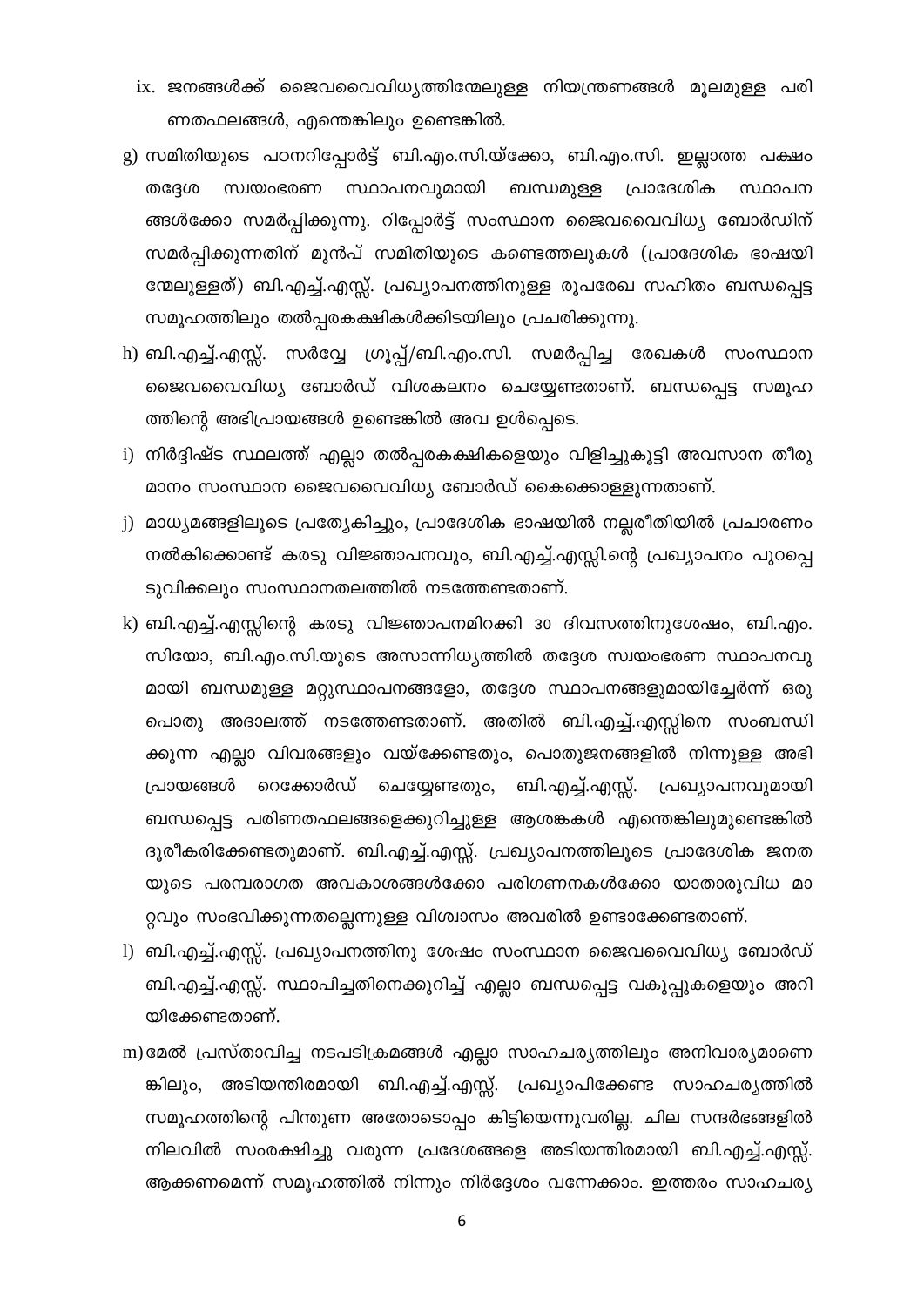ങ്ങളിൽ, ഈവിധ വിശദപഠനങ്ങൾ വിജ്ഞാപനത്തിനായി ഒഴിവാക്കാവുന്നതാണ്, വിജ്ഞാപനത്തോടനുബന്ധിച്ച് യാതൊരുവിധ നിയന്ത്രണങ്ങളും എന്നാൽ ഏർപ്പെടുത്താനും പാടുള്ളതല്ല.

### ബി.എച്ച്.എസ്സ്. പരിപാലനം 6.

- a) ജൈവവൈവിധ്യ പരിപാലന സമിതിയോ (ബി.എം.സി.), അവരുടെ അസാന്നിധ്യ ത്തിൽ തദ്ദേശ സ്ഥാപനം തീരുമാനിക്കുന്ന സ്ഥാപനങ്ങൾക്കോ നിയമപ്രകാര മുള്ള ചുമതലകൾക്കു പുറമെ ബി.എച്ച്.എസ്സിന്റെ പരിപാലനവും ഏറ്റെടുക്കേണ്ട താണ്. ബി.എച്ച്.എസ്സ് ഒന്നിൽ കൂടുതൽ തദ്ദേശ സ്ഥാപനങ്ങളിലായി വ്യാപിച്ചു കിടക്കുകയാണെങ്കിൽ അതിന്റെ പരിപാലനത്തിനായി ജൈവവൈവിധ്യ പൈതൃക കേന്ദ്ര പരിപാലന സമിതിയെ, ബി.എം.സി.യ്ക്കോ ബി.എം.സി.യുടെ അസാന്നിധ്യത്തിൽ തദ്ദേശ സ്വയംഭരണ സ്ഥാപനവുമായി ബന്ധപ്പെട്ട പ്രാദേശിക സ്ഥാപനങ്ങൾക്കോ, സംസ്ഥാന ജൈവവൈവിധ്യ ബോർഡിന്റെ അംഗീകാര ത്തോടെ ചുമതലപ്പെടുത്താവുന്നതാണ്.
- b) ബി.എച്ച്.എസ്സ്. പരിപാലന സമിതിയിൽ പ്രാദേശിക സമൂഹത്തിലെ എല്ലാ വിഭാഗ ങ്ങളിൽ നിന്നുമുള്ള പ്രാതിനിധ്യം ഉണ്ടാകേണ്ടതാണ്. പ്രത്യേകിച്ചും, പ്രകൃതി വിഭ വങ്ങളെ പ്രധാനമായും ആശ്രയിക്കുകയും, പരമ്പരാഗതമായി പ്രദേശത്തെ സംര ക്ഷിച്ച് വരുന്നവരുമായവരെ ഉൾപ്പെടുത്തണം.
- c) 5-10 വർഷക്കാലയളവിലേക്കുള്ള ബി.എച്ച്.എസ്സ്. പരിപാലന പദ്ധതി ആവിഷ്ക്ക രിക്കേണ്ടത് ബി.എം.സി./ബി.എച്ച്.എസ്സ്. പരിപാലന സമിതിയുടെ ചുമതലയാണ്.
- d) അന്തിമ പരിപാലന പദ്ധതി നടപ്പിലാക്കുന്നതിനായി സംസ്ഥാന ജൈവവൈവിധ്യ ബോർഡ് സഹായിക്കേണ്ടതാണ്. പരിപാലന പദ്ധതിയിൽ ജൈവവൈവിധ്യ ശോഷണത്തിന് കാരണമാകുന്ന എന്തെങ്കിലും പ്രവർത്തനങ്ങൾ ഉണ്ടെങ്കിൽ അവ ദൂരീകരിച്ച്, ജൈവവൈവിധ്യ സംരക്ഷണത്തിനായി സമൂഹത്തെ ശാക്തീകരിക്കു ന്നതിനാവശ്യമായ മാറ്റങ്ങൾ പദ്ധതിയിൽ വരുത്തിയും, പദ്ധതിയുടെ നടത്തിപ്പി നായി മറ്റു വകുപ്പുകളുടെ സഹകരണം സമൂഹത്തിന് ഉറപ്പാക്കിക്കൊണ്ടും സംസ്ഥാന ജൈവവൈവിധ്യ ബോർഡിന് ബി.എച്ച്.എസ്സ്. പരിപാലന പദ്ധതി നട പ്പിലാക്കുന്നതിന് സഹായിക്കാവുന്നതാണ്. ആവശ്യമെങ്കിൽ അത്തരം വകുപ്പുക ളെയും സന്നദ്ധസംഘടനകളെയും ഉൾപ്പെടുത്തിക്കൊണ്ട് അവബോധ പരിപാടി കൾ സംഘടിപ്പിക്കാവുന്നതാണ്.
- e) പ്രദേശത്തെ, നാശോനമുഖമായിക്കൊണ്ടിരിക്കുന്ന ആവാസ വ്യവസ്ഥകളെയും, ജീവജാലങ്ങളെയും വീണ്ടെടുക്കുന്നതിനും, പ്രാദേശികമായി വംശനാശ ഭീഷണി നേരിടുന്നതും, പ്രാദേശിക വംശനാശം സംഭവിച്ചതുമായിട്ടുള്ള വന്യജീവജാലങ്ങ ളിൽ സാധ്യമായവ വീണ്ടെടുക്കുന്നതിനും, നഷ്ടപ്പെട്ടതും, കുറഞ്ഞു വരുന്നതു മായ വളർത്തുമൃഗങ്ങളിലെ വൈവിധ്യത്തെയും പുറമെ നിന്നും കൊണ്ടുവന്ന് പ്ര

 $\overline{7}$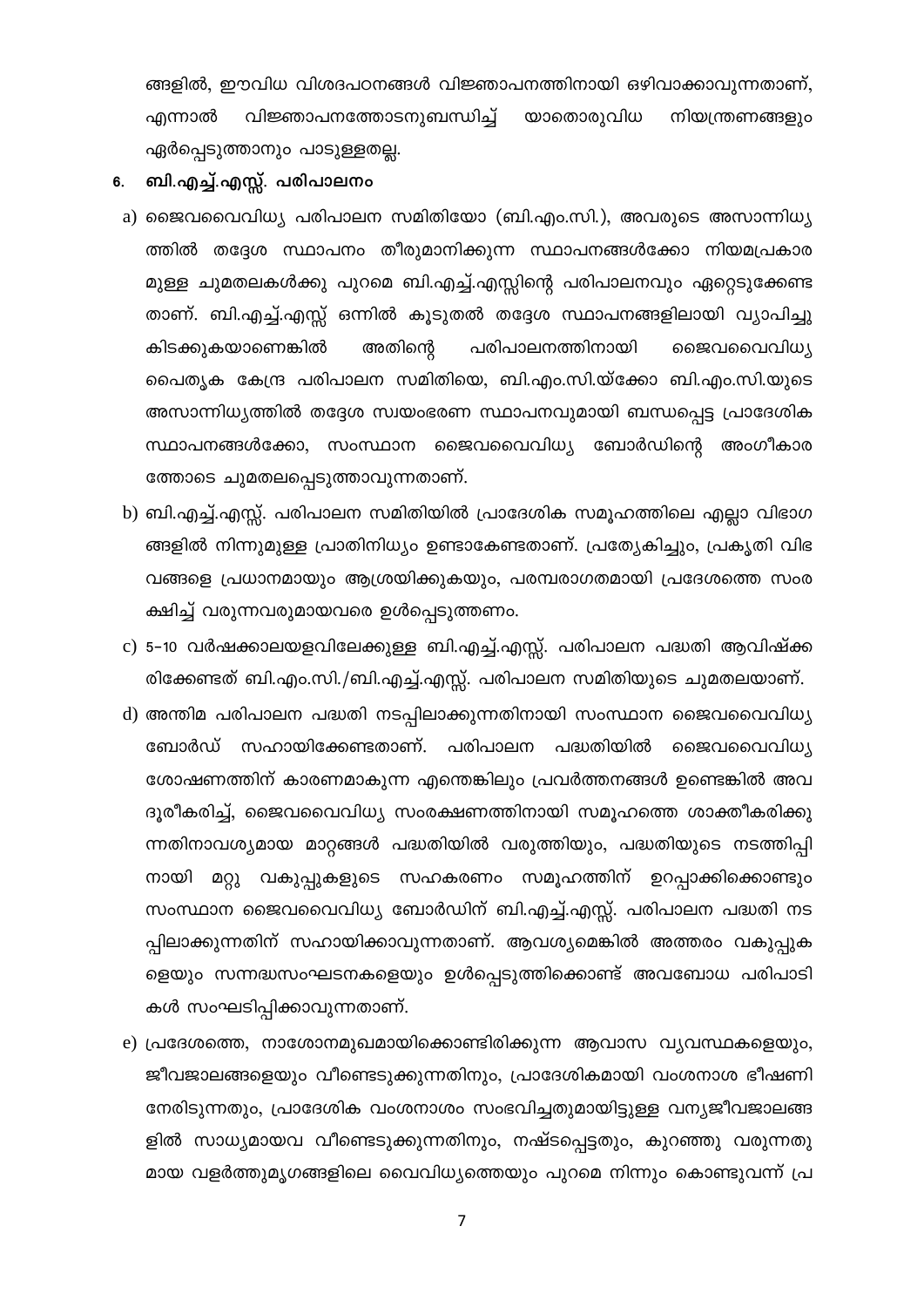ദേശത്ത് ഉൾപ്പെടുത്തുന്നതിനു വേണ്ട എല്ലാവിധ പിന്തുണയും സംസ്ഥാന ജൈവവൈവിധ്യ ബോർഡും ബന്ധപ്പെട്ട വകുപ്പുകളും നൽകേണ്ടതാണ്.

- f) ബി.എച്ച്.എസ്സ്. പരിപാലനത്തിനായി നിലനിൽക്കുന്ന സംരക്ഷണ പരിപാലന പദ്ധതികൾ ഡോക്യുമെന്റ് ചെയ്യുകയും അവ ബി.എച്ച്.എസ്സ്. പരിപാലന പദ്ധതി യായി പരിഗണിക്കുകയും വേണം.
- g) സർക്കാരോ/ മറ്റ് ഏജൻസികളോ നടപ്പിലാക്കുന്ന പദ്ധതികൾ/പ്രവർത്തനങ്ങൾ ബി.എച്ച്.എസ്സിനെ ദോഷകരമായി ബാധിക്കുന്ന തരത്തിലുള്ളതാണെങ്കിൽ അവ ഒഴിവാക്കേണ്ടതാണ്.
- h) നിർദ്ദിഷ്ട ബി.എച്ച്.എസ്സിൽ നിലനിൽക്കുന്ന വിഭവങ്ങളുടെ ഉപയോഗത്തിൽ നിന്നും പ്രാദേശിക സമൂഹത്തിനെ യാതൊരു വിധത്തിലും തടയുന്നതല്ല.
- i) ചിലസന്ദർഭങ്ങളിൽ വിഭവങ്ങളുടെ ഉപയോഗത്തിന്മേൽ നിയന്ത്രണങ്ങളുണ്ടാകാ റുണ്ടെങ്കിലും അവ തീർത്തും പ്രാദേശിക സമൂഹത്തിന്റെ ഭാഗത്തുനിന്നും സ്വമേ ധയായുള്ള നിയന്ത്രണമാണ്.
- j) സർക്കാരിന്റെ വനപ്രദേശങ്ങളിലെയും റവന്യൂഭൂമിയിലെയും ബി.എച്ച്.എസ്സുക ളുടെ പരിപാലനവും, വിഭവങ്ങളുടെ ഉപയോഗവും സംസ്ഥാന സർക്കാരിന്റെ അതാത് വകുപ്പുകൾ നിശ്ചയിക്കുന്ന പ്രകാരമായിരിക്കും.
- ബി.എച്ച്.എസ്സ്. പരിപാലന പദ്ധതിയിലെ ഘടകങ്ങൾ  $7.$
- a) വിജ്ഞാപന പ്രകാരം കൃത്യമായും ഭരണപരമായ അതിരുകൾ തിരിച്ചിട്ടുള്ള ബി.എച്ച്.എസ്സ്. ഭൂപടം
- b) ഉടമസ്ഥാവകാശ വിവരങ്ങൾ
- c) നിലവിലെ ഭുവിനിയോഗരീതി, സംരക്ഷണ പ്രവർത്തനങ്ങൾ, വിശ്വാസങ്ങൾ, പ്രാദേശിക സമൂഹത്തിന്റെ ആശ്രയത്വം.
- d) പ്രദേശത്തെ പ്രധാന ജൈവവൈവിധ്യത്തെ സംബന്ധിക്കുന്ന വിവരങ്ങൾ, സ്ഥാനീയങ്ങൾ (Endemic species, വംശനാശ ഭീഷണി നേരിടുന്നവ, വംശനാശം സംഭവിക്കാവുന്നവ എന്നിവയുടെ സ്ഥിതിവിവരക്കണക്കുകൾ ഉൾപ്പെടെ.
- e) പ്രദേശം, ശൈത്യകാല കുളക്കോഴി/ നീർപ്പക്ഷികളുടെ ഇടത്താവളം, നീർപ്പക്ഷിക ളുടെ പ്രത്യുൽപ്പാദന കേന്ദ്രം, വന്യമൃഗ ഇടനാഴി എന്നിവയാണോ എന്നുള്ള വിവ രങ്ങൾ.
- f) പ്രാദേശിക സമുഹം ഉപയോഗിച്ചു വരുന്ന വിഭവങ്ങൾ, അവയുടെ അളവ്, പ്രാദേ ശിക സമ്പദ്ഘടനയിലെ അതിന്റെ പ്രാധാന്യം, വാണിജ്യത്തിന് ഉപയോഗിക്കുന്നു ണ്ടെങ്കിൽ അതിൽ നിന്നും ലഭ്യമാകുന്ന ശരാശരി വരുമാനം തുടങ്ങിയ വിവര ങ്ങൾ.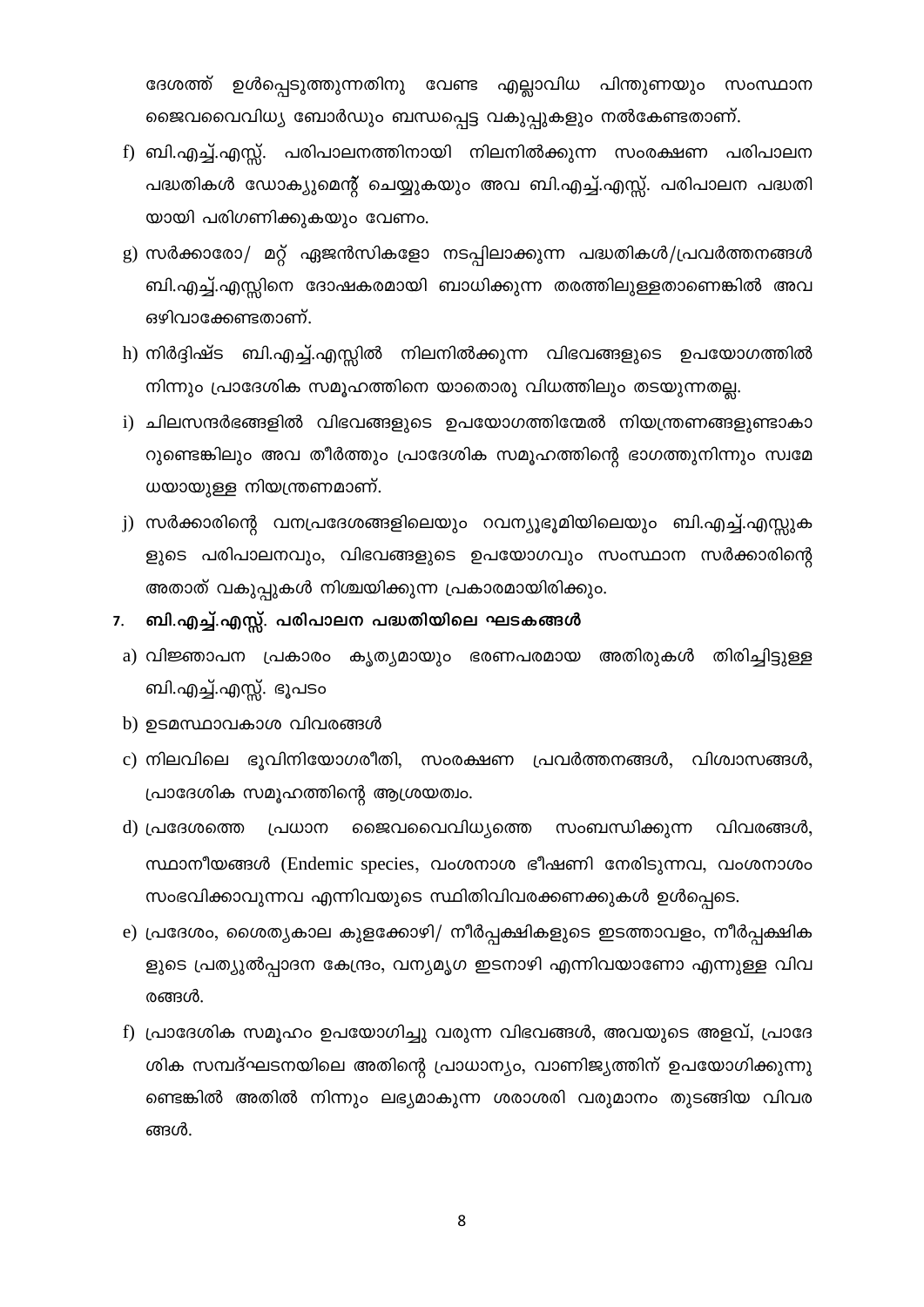- g) കഴിഞ്ഞ 10 വർഷക്കാലയളവിൽ ഉപയോഗരീതിയിൽ എന്തെങ്കിലും മാറ്റമുണ്ടായി ട്ടുണ്ടോ, ഉണ്ടെങ്കിൽ അതിന്റെ കാരണം.
- h) പ്രദേശത്തെ സസ്യ–ജന്തുജാലങ്ങൾ, പ്രകൃതിവിഭവങ്ങൾ എന്നിവയുടെ യഥാർത്ഥ സ്ഥിതിവിവരക്കണക്ക്.
- i) സർക്കാർ/ അന്തർദ്ദേശീയ തലത്തിൽ പ്രദേശത്ത് വരുന്ന പദ്ധതികളുണ്ടെങ്കിൽ അവയുടെ വിശദാംശങ്ങൾ.
- j) ജൈവവൈവിധ്യ സംരക്ഷണത്തിന്റെ നിലവാരം ഉയർത്തുന്നതിനും വിഭവങ്ങ ളുടെ ഉപയോഗത്തിൽ നിന്നുമുള്ള ജീവനോപാധികൾ മെച്ചപ്പെടുത്തുന്നതിനുള്ള പ്രാദേശിക സമൂഹത്തിന്റെ നിർദ്ദേശങ്ങൾ, എന്തെങ്കിലും ഉണ്ടെങ്കിൽ.
- k) ബി.എച്ച്.എസ്സിന് നിലവിലുള്ളതും ഉണ്ടായേക്കാവുന്നതുമായിട്ടുള്ള ഭീഷണികൾ, എന്തെങ്കിലും ഉണ്ടെങ്കിൽ.
- 1) സംരക്ഷണത്തിനും, പ്രാദേശിക സമൂഹത്തിന്റെ ജീവിതനിലവാരം മെച്ചപ്പെടുത്തു ന്നതിനും, ജൈവവിഭവങ്ങളുടെ സുസ്ഥിരോപയോഗത്തിനുമായി പ്രത്യേകം പരി പാലനരീതികൾ.
- m) ബി.എച്ച്.എസ്സ് രൂപീകരണത്തിലൂടെ പ്രതീക്ഷിക്കുന്ന പാരിസ്ഥിതികവും, സാമൂ ഹികവും/ സാമ്പത്തികമായ നേട്ടങ്ങളുൾ വസ്തുനിഷ്ഠപരമായി കാണിക്കേണ്ട താണ്. (പദ്ധതി പൂർത്തീകരണത്തിലൂടെ പ്രതീക്ഷിക്കുന്ന വരുമാന നിർണ്ണയം ഉൾപ്പെടെ)
- n) പദ്ധതിയിലെ ഓരോ ഘടകങ്ങളും പൂർത്തീകരിക്കുന്നതിനുള്ള ഏകദേശ സമയപ രിധിയും, അവയുടെ വിജയം വിലയിരുത്തുന്നതിനുള്ള സൂചകങ്ങളും.
- o) പരിപാലന സമിതിയുടെ മേൽപ്പറഞ്ഞ നടപടികൾ പ്രാദേശിക സമൂഹത്തിന്റെ പ്രകൃതിവിഭവസംരക്ഷണ – പരിപാലനങ്ങൾക്ക് തടസ്സമാകരുത്. പ്രാദേശിക സമൂഹം അനുവർത്തിച്ചുവരുന്ന രീതികളിലൂടെ സംരക്ഷണവും, സുസ്ഥിര പരി പാലനവും നടപ്പിലാകുന്നുണ്ടെങ്കിൽ പരിപാലന പദ്ധതി രൂപീകരിക്കേണ്ടതിന്റെ ആവശ്യമില്ല. പല സന്ദർഭങ്ങളിലും, പ്രാദേശിക സമൂഹത്തിന് പെട്ടെന്നൊരു പരി പാലന പദ്ധതി രൂപീകരിക്കുന്നതിന് കഴിയാറില്ലെങ്കിലും, അത് അവരുടെ പ്രദേശം ബി.എച്ച്.എസ്സായി അംഗീകരിക്കാത്തതിനുള്ള കാരണമായി കരുതേണ്ടതില്ല.
- p) ബി.എച്ച്.എസ്സ് പരിപാലന പദ്ധതി കൈപ്പറ്റിക്കഴിഞ്ഞാൽ, അത് വിലയിരുത്തുന്ന തിനായി സംസ്ഥാന ജൈവവൈവിധ്യ ബോർഡിന് ഒരു വിദഗ്ദ സമിതി രൂപീക രിക്കാവുന്നതാണ്. ആവശ്യമെങ്കിൽ പരിപാലനപദ്ധതിയുടെ അംഗീകാരത്തി നായി പ്രാദേശിക സമൂഹവുമായും, തദ്ദേശ സ്ഥാപനങ്ങളുമായും കൂടിയാലോച നകൾ നടത്താവുന്നതാണ്. സർക്കാർ ഏജൻസികളിൽ നിന്നും അർഹമായ ധന സഹായം ഉൾപ്പെടെയുള്ള സഹായ സഹകരണങ്ങൾ ലഭിക്കുന്നതിനായി வி.

9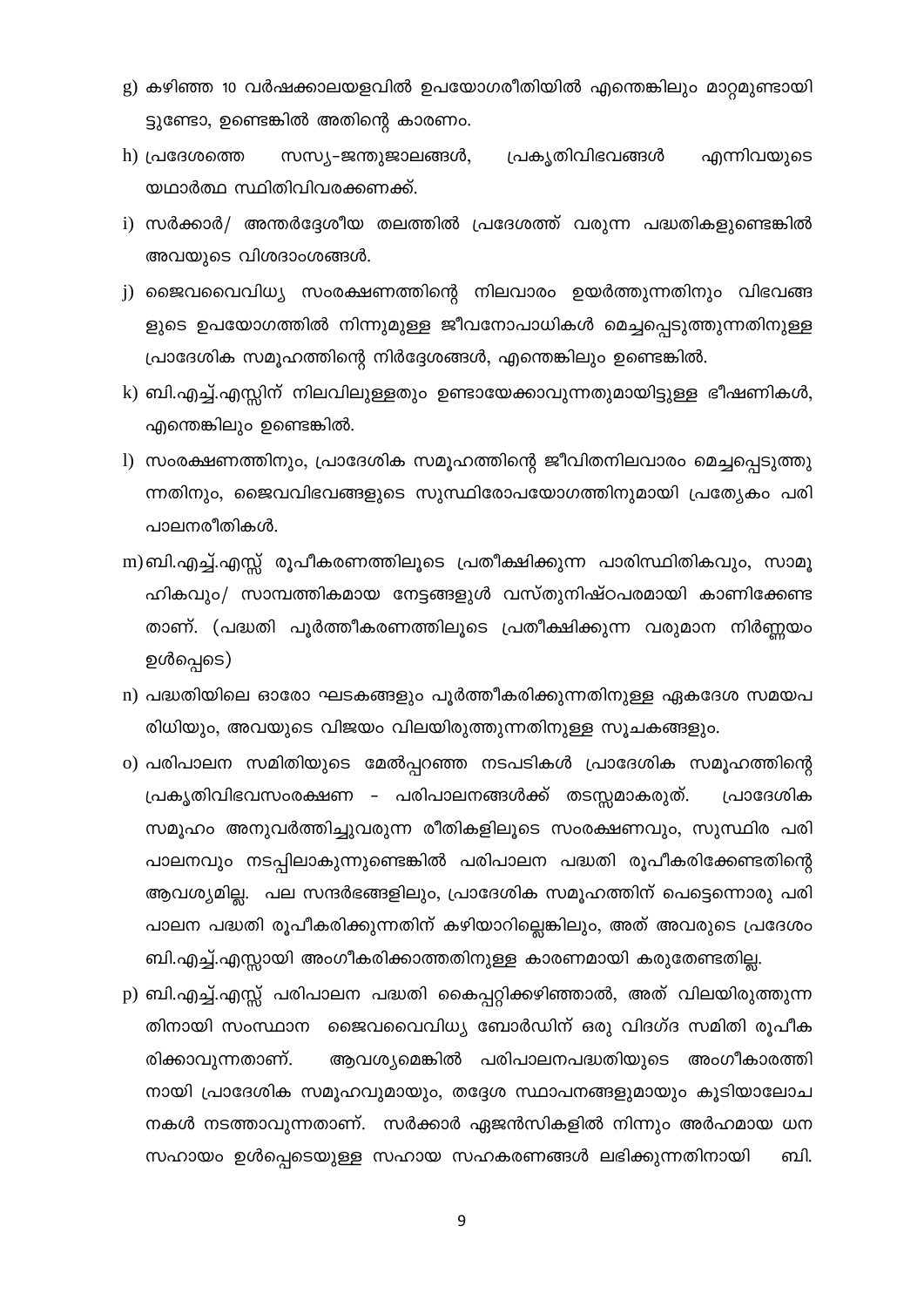എച്ച്.എസ്സ്. പരിപാലന പദ്ധതി, ജില്ലാതല പദ്ധതി ആസൂത്രണത്തിൽ ഉൾപ്പെടു ത്തേണ്ടതാണ്.

- q) അംഗീകരിച്ച പദ്ധതി ലഭിച്ചുകഴിഞ്ഞാൽ അത് സംസ്ഥാന ജൈവവൈവിധ്യ ബോർഡ് സ്വീകരിക്കേണ്ടതാണ്.
- r) ബി.എം.സി. യുടെ നിർദ്ദേശങ്ങൾക്കനുസൃതമായി, സംസ്ഥാന ജൈവവൈവിധ്യ ബോർഡ് രൂപീകരിച്ച വിദഗ്ദ സംഘം പരിപാലന പദ്ധതി കാലാനുസൃതമായി വിലയിരുത്തേണ്ടതാണ്. (ബി.എം.സി. യുടെ അഭാവത്തിൽ തദ്ദേശസ്വയംഭരണ സ്ഥാപനവുമായി ബന്ധപ്പെട്ടതും, സംസ്ഥാന ജൈവവൈവിധ്യ ബോർഡ് അംഗീ കരിച്ചിട്ടുള്ളതുമായ പ്രാദേശിക സ്ഥാപനങ്ങൾ). പരിപാലന പദ്ധതി നടപ്പിലാക്കു ന്നതിനു മുൻപ് തൽപ്പരകക്ഷികളുടെ അഭിപ്രായങ്ങൾക്കനുസൃതമായി ചില മാറ്റ ങ്ങൾ വരുത്താവുന്നതാണ്.

### ബി.എച്ച്.എസ്സിന്റെ നിരീക്ഷണ സംവിധാനം (Monitoring) 8.

- a) സംസ്ഥാന തലത്തിൽ ഒരു നിരീക്ഷണ സമിതി സംസ്ഥാന ജൈവവൈവിധ്യ ബോർഡ് രൂപീകരിക്കേണ്ടതാണ്.
- $b)$  സംസ്ഥാനതല സമിതിയിൽ സംരക്ഷണ താഴെപ്പറയുന്ന വിഭാഗങ്ങളിൽ നിന്നും വന്യ-വളർത്തു ജൈവവൈവിധ്യ സംരക്ഷണത്തിലും, ബന്ധപ്പെട്ട സാമൂ ഹിക -സാമ്പത്തിക രംഗത്തും പ്രഗത്ഭരായ വ്യക്തികളെ ഉൾപ്പെടുത്തേണ്ടതാണ്.
	- 1. സംസ്ഥാനതല നിരീക്ഷണ സമിതിയുടെ ചെയർമാനും, **CEO**  $\omega$ )o സംസ്ഥാന ജൈവവൈവിധ്യ ബോർഡ് മെമ്പർ സെക്രട്ടറിയും, ജില്ലാ പഞ്ചായത്ത് പ്രസിഡന്റ് വൈസ് ചെയർമാനുമായിരിക്കും.
	- 2. പ്രാദേശിക സമുഹത്തിൽ നിന്നും ഒരു പ്രതിനിധി,
	- 3. നിർദ്ദിഷ്ട ബി.എച്ച്.എസ്സിന്റെ വനസംരക്ഷണം/വന്യജീവികൾ/കാർഷിക വൈവിധ്യം/ ജലകൃഷി പരിപാലനം എന്നീ മേഖലകളിൽ പ്രാഗത്ഭ്യവും, പരിചയവുമുള്ള ഒരു വിദഗ്ദൻ,
	- 4. ഒരു ബി.എം.സി അംഗം/ ബി.എച്ച്.എസ്സ് പരിപാലന സമിതി അംഗം (ബി. എം.സി യുടെ അഭാവത്തിൽ തദ്ദേശസ്ഥാപനവുമായി ബന്ധപ്പെട്ട് പ്രവർത്തിക്കുന്ന പ്രാദേശിക സ്ഥാപനങ്ങൾ.)
	- 5. ബന്ധപ്പെട്ട തദ്ദേശ സ്വയംഭരണ സ്ഥാപനത്തിൽ നിന്നുള്ള പ്രതിനിധി,
	- 6. റവന്യൂ വകുപ്പിൽ നിന്നുള്ള പ്രതിനിധി.
- c) സംസ്ഥാനതല നിരീക്ഷണ സമിതി, പരിപാലന പദ്ധതിയുടെ നടത്തിപ്പു സംബ ന്ധിച്ച് ഓരോ ഘടകങ്ങളിലേയും നേട്ടങ്ങളും, കൂടുതൽ മികവുറ്റതാക്കുന്നതി നുള്ള നിർദ്ദേശങ്ങളും സഹിതം (ഗുണസംബന്ധമായും, സാധ്യമെങ്കിൽ പരിമാ ണസംബന്ധമായും)കാലാനുസൃതമായി റിപ്പോർട്ട് സംസ്ഥാന ജൈവവൈവിധ്യ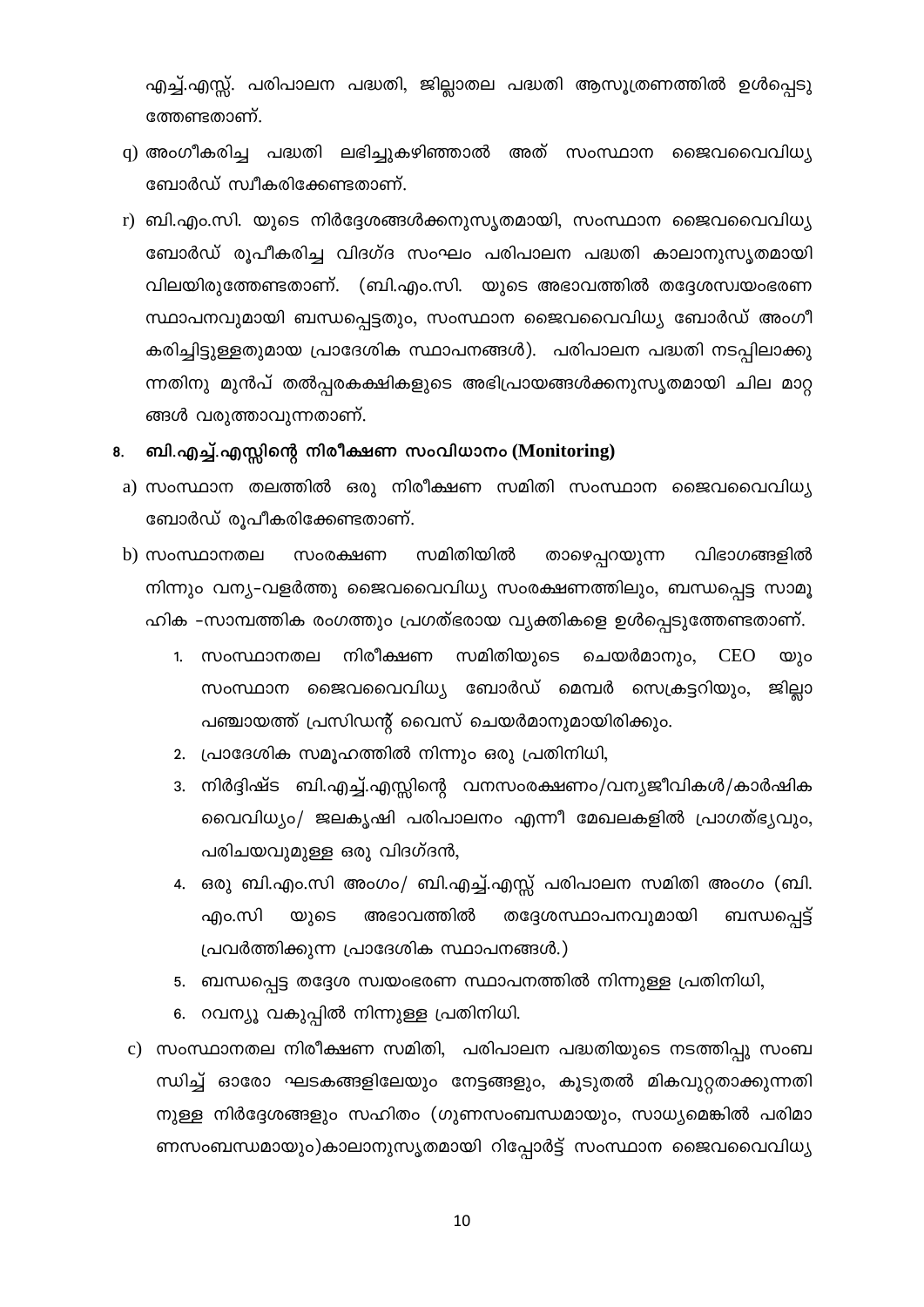ബോർഡിന് സമർപ്പിക്കേണ്ടതാണ്. ഈ സമിതി പരിപാലന പദ്ധതിയുടെ നട ത്തിപ്പ് കാലാനുസൃതമായി വിലയിരുത്തേണ്ടതാണ്.

- d) നിരീക്ഷണ സമിതിയുടെ കാലാവധി മൂന്ന് വർഷമായിരിക്കും.
- ബജറ്റ് 9.
- സംസ്ഥാന സർക്കാർ ഒരു ബി.എച്ച്.എസ്സ്. പ്രഖ്യാപിച്ചു കഴിഞ്ഞാൽ പ്രാരംഭ a) നടപടികൾക്ക് ആവശ്യമായ ധനസഹായം സംസ്ഥാന ജൈവവൈവിധ്യ ബോർഡിലൂടെ എൻ.ബി.എ. അനുവദിക്കുന്നതാണ്. അതോടൊപ്പം ബി.എച്ച്.എ സ്റ്റിനുവേണ്ട സാമ്പത്തികം അതാത് തദ്ദേശ സ്വയംഭരണ സ്ഥാപനത്തിന്റെ വാർഷിക ബജറ്റിൽ ഉൾപ്പെടുത്തേണ്ടതാണ്. സംസ്ഥാന സർക്കാരിനും ബി.എച്ച്. എസ്സ്. വിജ്ഞാപനത്തിനുശേഷം, ഒരു പ്രാരംഭ തുക സംസ്ഥാന ജൈവവൈ വിധ്യ ബോർഡു മുഖേന അനുവദിക്കാവുന്നതാണ്. ബി.എച്ച്.എസ്സ്. പരിപാലന ത്തിനാവശ്യമായ സാമ്പത്തികം, സാധ്യമായ എല്ലാ സർക്കാർ പദ്ധതികളിലൂ ടെയും, നിയമപരമായിട്ടുള്ള സാമ്പത്തിക സ്ത്രോസ്സുകളിൽ നിന്നും കണ്ടെത്തേ ണ്ടത് ബി.എച്ച്.എസ്സ്. പരിപാലകരായ ബി.എം.സി. കളാണ്. നിലവിലു ള്ളതോ/പുതിയതായിട്ടുള്ളതോ ആയ ബി.എം.സിയുടെ ദേശസാത്കൃത അക്കൗണ്ടിലേക്കാണ് ബി.എച്ച്.എസ്സിന്റെ തുകയും ബാങ്കിലെ സേവിംഗ്സ് ചേർക്കുന്നത്. അക്കൗണ്ടുകൾ തദ്ദേശസ്വയംഭരണ സ്ഥാപനങ്ങൾ നടത്തുന്നതു പോലെ നിയമപരമായിട്ടുള്ള വാർഷിക ഓഡിറ്റിംഗിന് വിധേയമാക്കേണ്ടതാണ്.
- 10. പലവക (Miscellaneous)
	- ബി.എച്ച്.എസ്സിന്റെ പ്രാധാന്യത്തെക്കുറിച്ച് ജനങ്ങൾക്കിടയിൽ കൃത്യമായ അവ a) ബോധം ഉണ്ടാകുന്നുണ്ടെന്ന് സംസ്ഥാന ജൈവവൈവിധ്യ ബോർഡ് ഉറപ്പുവരു ത്തേണ്ടതാണ്. മാധ്യമങ്ങൾ, ശില്പശാലകൾ, ലഘുലേഖകൾ തുടങ്ങിയവയി ലൂടെ അവബോധനം നടത്താവുന്നതാണ്. ഇത്തരം പ്രവർത്തനങ്ങൾക്ക് ആവ ശ്യമായ ഫണ്ട് സംസ്ഥാന ജൈവവൈവിധ്യ ബോർഡുകൾക്ക് എൻ.ബി.എ. നൽകുന്നതാണ്.
	- b) സന്നദ്ധ സംഘടനകൾ, ബി.എം.സി. കൾ/ പരിപാലക സ്ഥാപനങ്ങൾ, സംസ്ഥാന ജൈവവൈവിധ്യ ബോർഡുകൾ, ബന്ധപ്പെട്ട വകുപ്പ് ഉദ്യോഗസ്ഥർ, സർവ്വകലാ ശാല സ്ഥാപനങ്ങൾ, വിദഗ്ദർ, തുടങ്ങിയവരെ ഉൾപ്പെടുത്തികൊണ്ട് ബി.എച്ച്.എ സ്സുകളുടെ അവലോകനയോഗം എല്ലാവർഷവും എൻ.ബി.എ. നടത്തുന്നതാണ്. യോഗത്തിലെ തീരുമാനങ്ങളും, നടപടിക്രമങ്ങളും കേന്ദ്ര പരിസ്ഥിതി വനംവ കുപ്പ് മന്ത്രാലയത്തിന് സമർപ്പിക്കുന്നതാണ്.
	- c) 2002 ലെ ജൈവവൈവിധ്യ ആക്ടിലെ ചട്ടകൂടിനുള്ളിൽ നിന്നുകൊണ്ട്, വിദഗ്ദാഭി പ്രായങ്ങൾ ഉൾപ്പെടുത്തികൊണ്ട്, സംസ്ഥാന സർക്കാരുകൾക്ക് ചട്ടങ്ങൾ രൂപീക

11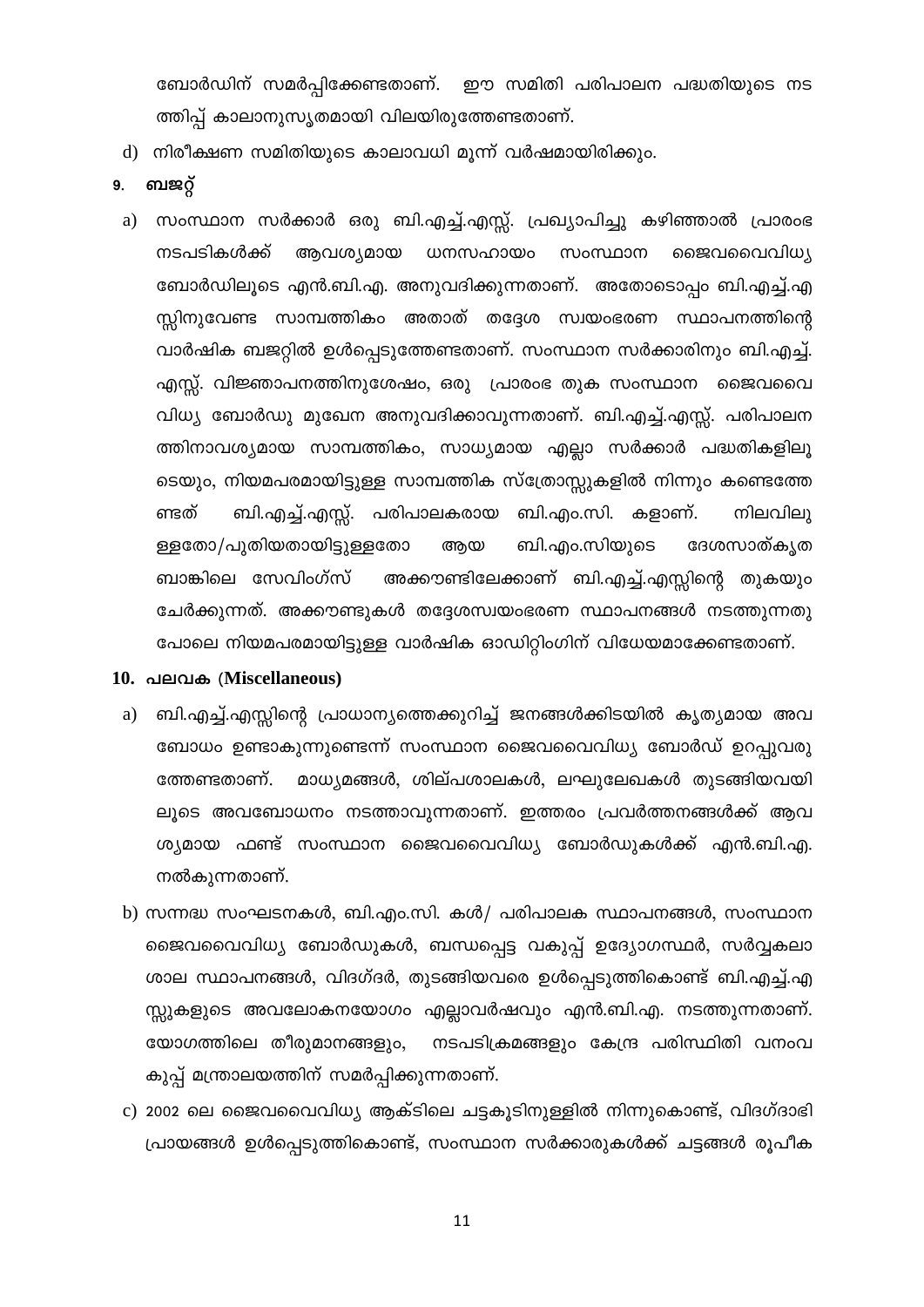രിക്കുന്നതിന് സഹായകമാകും വിധമാണ് ഈ മാർഗ്ഗ നിർദ്ദേശങ്ങൾ തയ്യാറാക്കി യിട്ടുള്ളത്.

d) ദേശീയ ജൈവവൈവിധ്യ അതോറിറ്റി മുഖേന കേന്ദ്ര സർക്കാരുമായി കൂടി യാലോചിച്ച്, സംസ്ഥാന സർക്കാരുകൾക്ക് ചട്ടങ്ങൾ പുറപ്പെടുവിക്കാവുന്നതാണ്.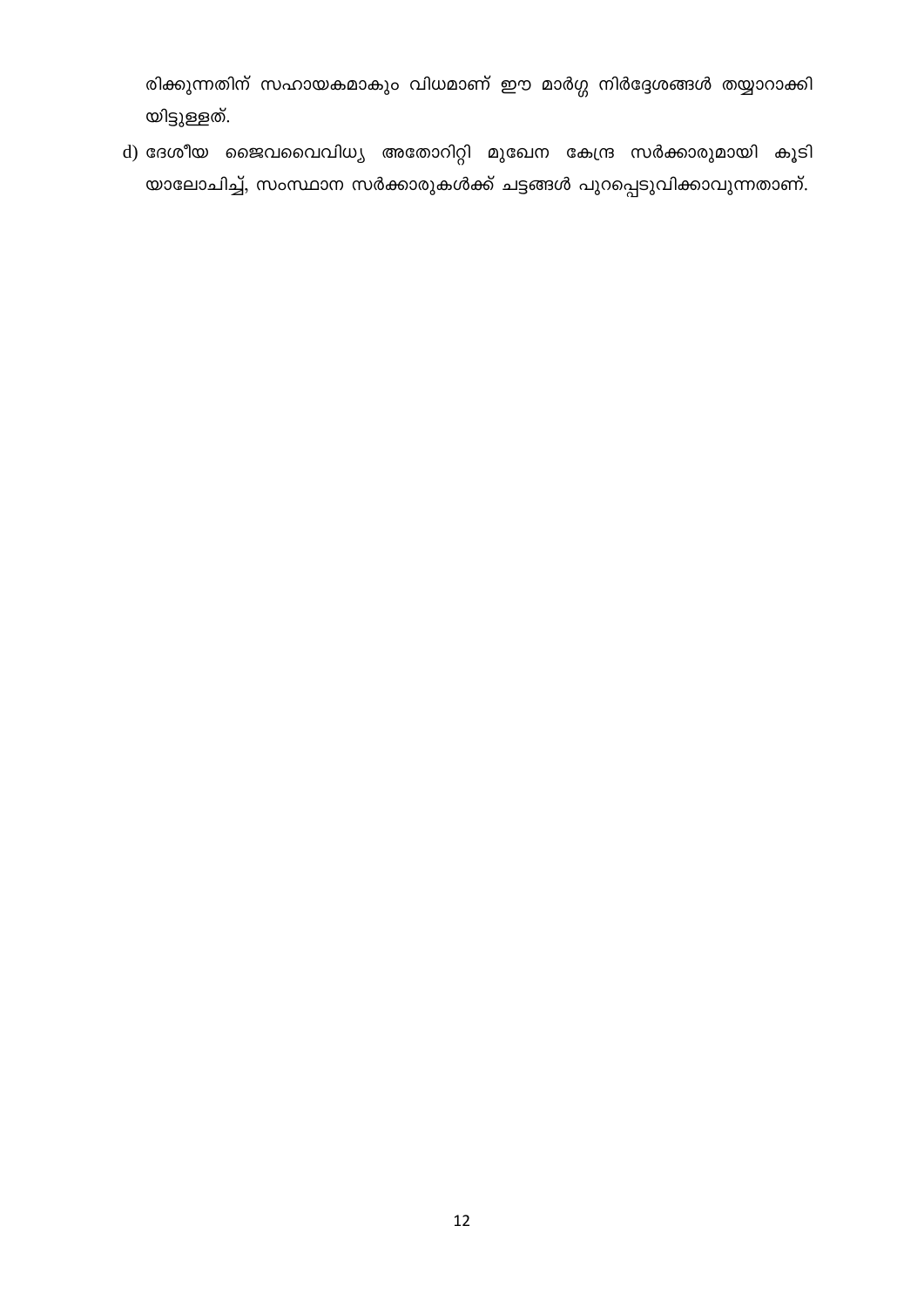# ബി.എച്ച്.എസ്. പരിപാലനത്തിൽ സംസ്ഥാന ജൈവവൈവിധ്യ ബോർഡിന്റെ (എസ്.ബി.ബി.) പങ്ക്

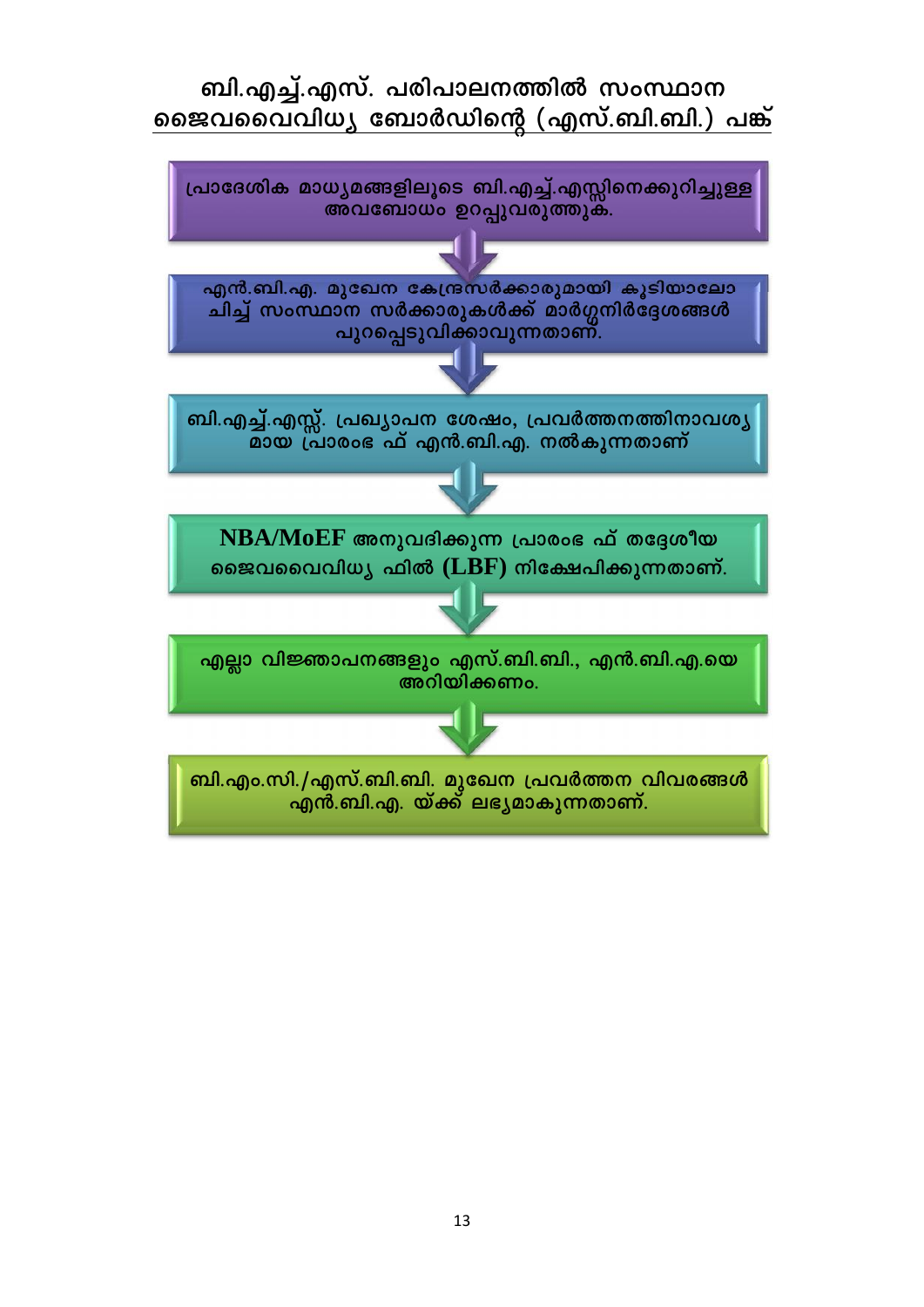# ബി.എച്ച്.എസ്സിന്റെ കണ്ടെത്തൽ, വിജ്ഞാപനം



കുറിപ്പ്: അടിയന്തിര സന്ദർഭങ്ങളിൽ, മേൽ പ്രസ്താവിച്ച നടപടികൾ വിജ്ഞാപനത്തിനുശേഷം നടത്താവുന്നതാണ്.